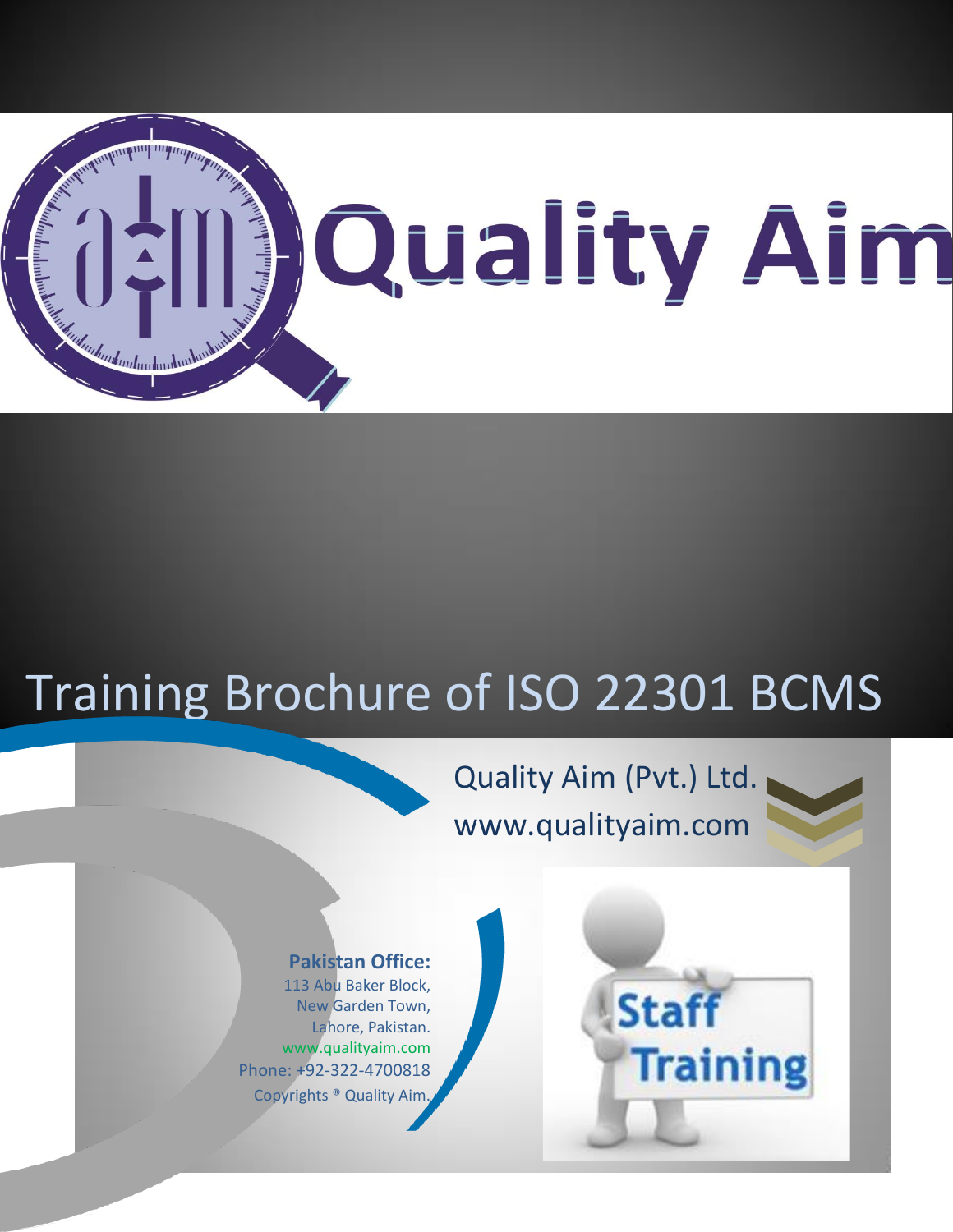

#### **Introduction of ISO 22301 Business Continuity Management System**

ISO 22301 Business Continuity Management System (**BCMS**) is the international standard for business continuity management. It's designed to protect the business from potential disruption. This includes extreme weather, fire, flood, natural disaster, theft, IT outage, staff illness or terrorist attack. The ISO 22301 management system lets you identify threats relevant to your business and the critical business functions they could impact. And it allows you to put plans in place ahead of time to ensure your business doesn't come to a standstill.

#### **Introduction of ISO 22301 BCMS Training**

This 1-day ISO 22301 business continuity training workshop session provides participants with a solid understanding of business continuity management system. It is based on industry best practice and guidelines for business continuity and reviews the ISO 22301 Standard for business continuity management. Practical exercises and instructor-led discussions will help participants understand the benefits of business continuity management in an organization.

## **Who Needs BCMS Training**

- $\checkmark$  Banks & Insurance companies,
- $\checkmark$  IT companies & Call Centers
- $\checkmark$  Government & Classified Organizations
- $\checkmark$  Manufacturing concerns & Textile Mills
- $\checkmark$  Hospitals and every business

#### **Benefits of ISO 22301 BCMS**

- $\checkmark$  Identify and manage current and future threats to your business
- $\checkmark$  Take a proactive approach to minimizing the impact of incidents
- $\checkmark$  Keep critical functions up and running during times of crises
- $\checkmark$  Minimize downtime during incidents and improve recovery time
- $\sqrt{\phantom{a}}$  Demonstrate resilience to customers, suppliers and for tender requests

#### **Course Contents of BCMS**

- $\triangleright$  Introduction to Business Continuity Management
- $\triangleright$  Benefits of Business Continuity Management
- Overview of ISO 22301 Business Continuity Management System (BCMS)
- $\triangleright$  Conducting Business Impact Analysis (BIA)
- $\triangleright$  Process approach in BCMS planning, implementation, monitoring and improvement
- Understand the importance of Testing and Reviewing of BCP / DRP
- $\triangleright$  Follow up & close out of corrective and preventive actions
- $\triangleright$  During the course, different workshops will be given for the better understanding